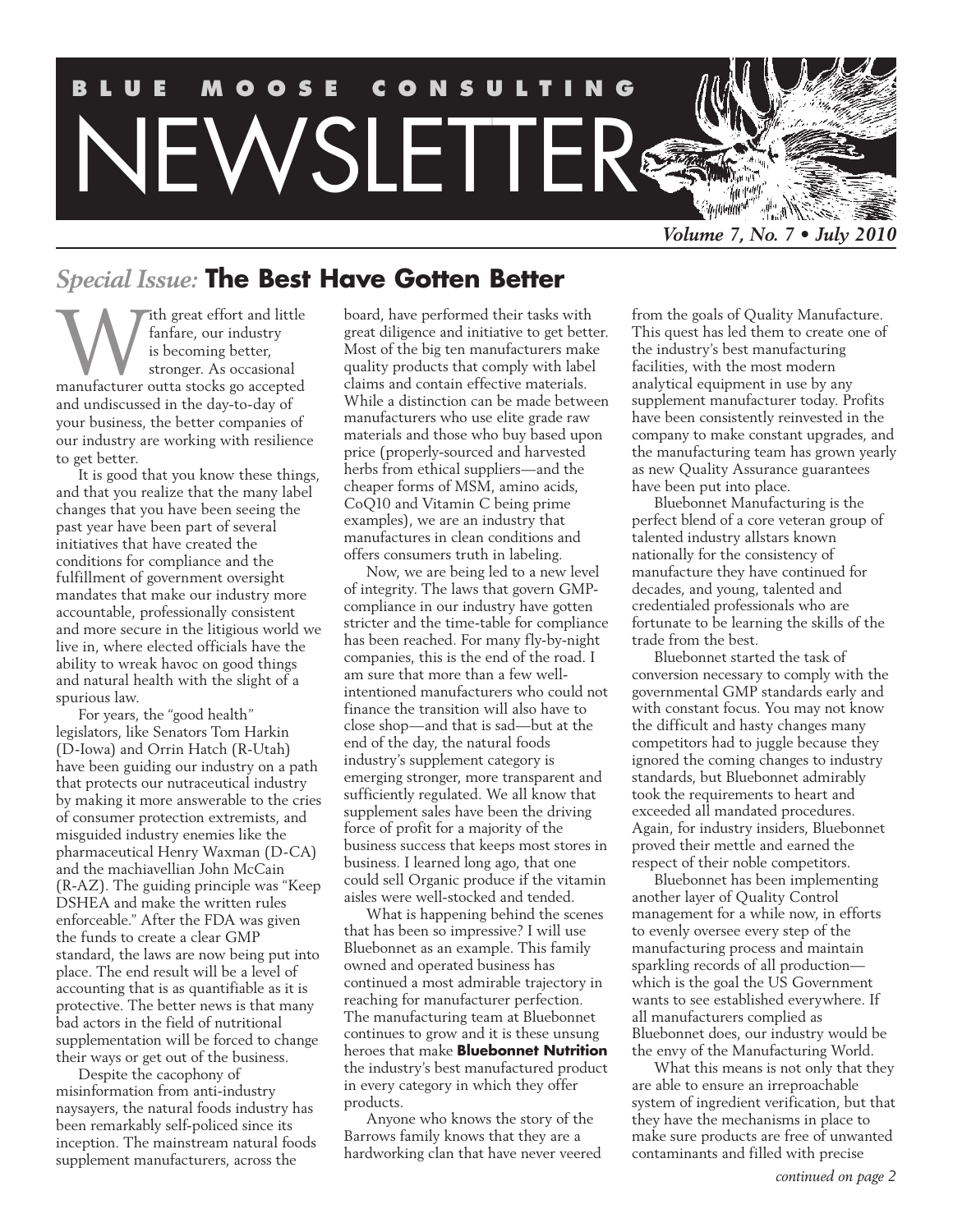### **The Best Have Gotten Better**

*continued from page 1*

amounts of the expected materials. Bluebonnet manufactures above the USP standards to comply with the zany and irrational requirements of California Prop 65! Quality beyond Quality.

These changes have been difficult. The Barrows family has been more than busy. As Bluebonnet rolls out another set of new products this month, the sales teams have shown impatience in these exciting products hitting the street (we have our job to do of course!!). Bluebonnet has the "bread in the oven" as it were: every new product is going through stringent baseline analyses so that every future batch will be as consistent as the first perfect offering.

Quality matters, and consumers have been using their purchase power to demonstrate that they will seek out the best products for the best results. As new stores open and seek the go-to brand and stores look to upgrade to a better quality product, Bluebonnet continues to be the #1 choice of stores looking to stay current with the trends. Competitors, raw material suppliers, and industry insiders all see Bluebonnet as the premier new standard-bearer of superior manufacture. Recent industry awards— Manufacturer of the Year, *Vitamin Retailer Magazine* (2006); Natural Choice Award from *Whole Food Magazine* (2009), Best of Supplements award from *Better Nutrition* Magazine (2009)—mirror the changes that

### **Take 5 Minutes Be a Battery Recycler**

Call2Recycle® helps promote environmentally responsible communities, businesses, and retailers through its free battery and cell phone recycling program.

Call2Recycle® is operated by the nonprofit Rechargeable Battery Recycling Corporation (RBRC). The RBRC licensees, participating battery manufacturers and marketers, purchase the rights to imprint the RBRC Battery Recycling Seals on their Ni-Cd, Ni-MH, Ni-Zn, Li-Ion and Pb portable rechargeable batteries and products. Rechargeable batteries are the power source for cordless power tools, cellular and cordless phones, laptop computers and camcorders.

**www.call2recycle.org**

continue even today to bring you the best product possible. Quality manufacture of superior ingredients makes for best results for the health of your community.

The work in the background shows in the finished product, and all this has been going on quietly to the retail buyers and staff. But now you know!

Another example of dramatic changes for the better would be **Himalaya USA**. In the past year, they have brought to market one of the few USDA-Organic Certified herbal lines. Certainly, if you are selling herbs from India , you would want to be providing products that have the streamlined sourcing and qualitycontrol guarantees that Himalaya USA provides. USDA-Organic Certification has always been the standard. One thing it guarantees along with the allimportant growing method is that the manufacture can account for the path of the product to market. In a world filled with promise-filled middlemen, it is nice to know that a company can provide you a food material that has an impeccable pipeline of supervised agriculture. Knowing the limitations that exist in some quadrants for herbs from India and Asia, I would be providing every herb possible from Himalaya USA as the industry leader in Quality Assurance.

Quality here starts with water quality, moves into the batch-by-batch analysis of raw material for environmental contaminants, and then moves to a chromatographically fingerprinted standardization of active ingredient that is guaranteed on the label. These standards for herb manufacture are unrivaled in the American marketplace. It will take a few more decades for the best manufacturer here or in Europe to match these comparisons that stand this 80-year old company as the model of herbal manufacture. The USDA-Organic seal is just another earned accolade (as is the equally important *Leaping Bunny* logo and the Best of Supplements Award from *Better Nutrition* Magazine 2009).

Always one step ahead of current technology, Himalaya USA has also recently changed their 100% Vegetarian Pure Herbs to be not only preservative and additive free, but also magnesium stearate free. While I consider the Mag-Stearate debate to be thoroughly misunderstood and overblown (in our industry for natural products), this advancement once again proves the working genius of the 100 doctors and researchers at Himalaya USA's Research & Development campus in Bangalore India . All products are now

#### **Support Companies that support our WORLD**

"Himalaya is proud to partner with Trees for the Future for our second consecutive year," said Nabeel Manal, President and CEO, Himalaya Herbal Healthcare, "and the trees we've planted in the past two years are just a beginning. We're taking a look at areas in need and evaluating our ability to do even more in 2010."

Himalaya Herbal Healthcare has received recognition from the Marylandbased environmental group Trees for the Future for planting 50,000 trees in Andhra Pradesh, India in 2009. This is the second consecutive year Himalaya has participated in the program, bringing the company's total number of trees planted to 100,000. In 2008, they planted an original 50,000 trees in the Indian states of Andhra Pradesh and Tamil Nadu.

manufactured (in the necessary smaller batches) without any added food-grade materials. All the manufacturing materials come from the plant material itself: flow agents, filler, and lubricants. A fully herbal product in easy to swallow caplets.

Himalaya USA, an international industry giant, reinvented their products and made them even better for the American market, and they achieved all this in one year with minimal inventory outta stock that are now a thing of the past. They also did this while launching a new, truly American, bodycare line with *Organique by Himalaya*, which is almost outselling its nutraceutical sibling. All these changes have kept the dedicated team in Houston, Texas fully focused and working with excitement. In his spare time, owner Nabeel Manal has overseen the development of a new Leeds-certified building complex that will be breaking ground very soon. One day soon, you will be able to travel South and see a little bit of India's bounty and brilliant medical history right here in the U.S.

Not to be outshone in herbal manufacture, **Herb Pharm**—*America's #1- selling liquid herbal extract manufacturer* —has been undergoing dramatic internal changes to make their facility even more cleanly perfect as well. The "Plant Plant," as Herb Pharm's production facility is called, is as State of the Art as any manufacturing facility in the world, and even better! Exceeding government audited GMPs (Good Manufacturing Practices) and Standard

*continued on page 6*

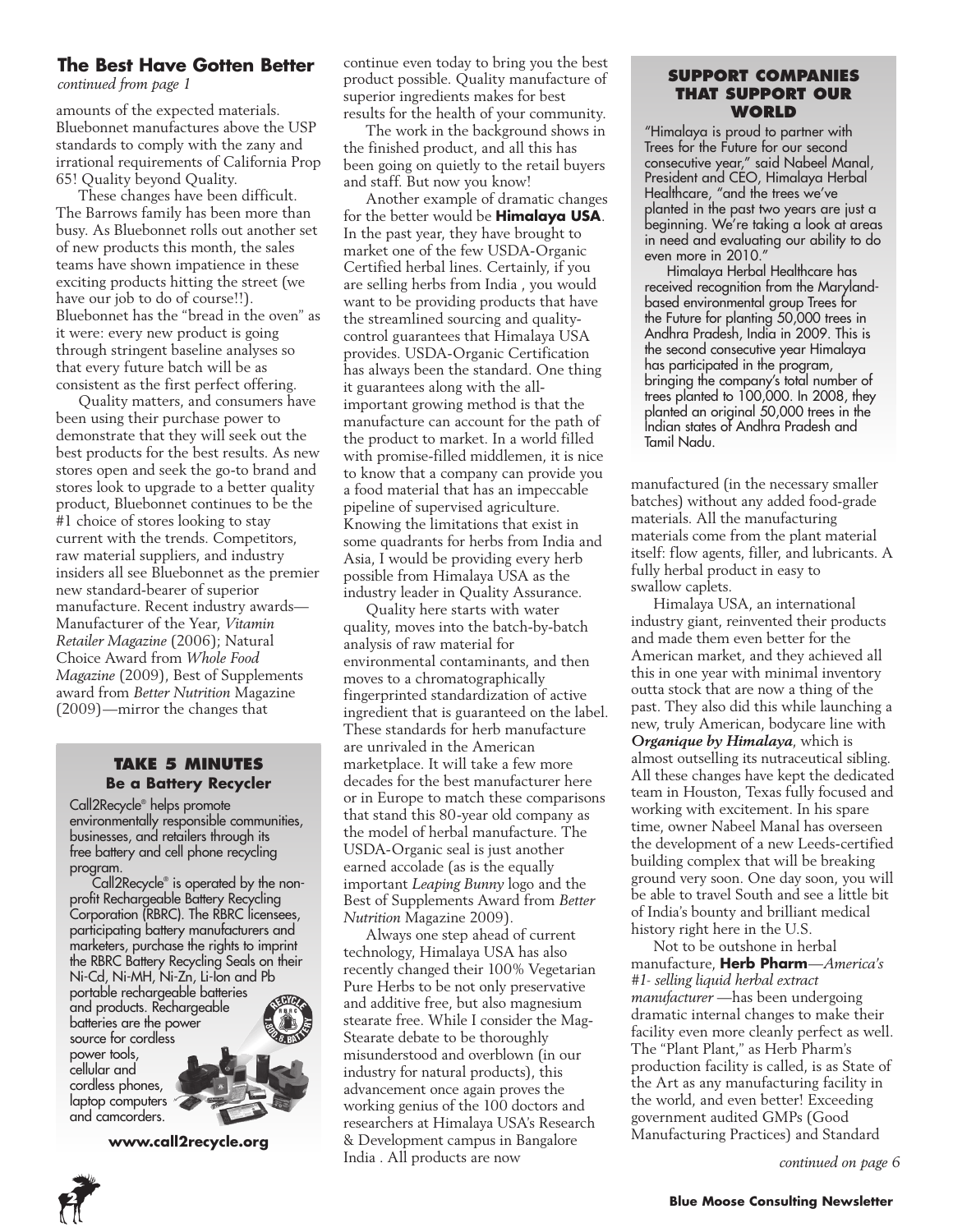

## *July Herb Pharm Promotions*  **Heart & Circulatory Support 20% off** *products listed*

*min 3 ea for each product* Ginkgo liquid extract Hawthorn liquid extract Healthy Cholesterol Tonic<sup>™</sup> Healthy Heart Tonic<sup>™</sup>

## **Healthy Cholesterol Tonic**

*Tonic for Maintaining a Healthy Cholesterol Level*

- A blend of the liquid extracts of:
- Artichoke leaf & flower bud
- Hawthorn berry, leaf & flower
	- Turmeric rhizome
		- Fennel seed

## **Healthy Heart Tonic**

*Cardiovascular Tonic*

- A blend of the liquid extracts of:
- Hawthorn berry, leaf & flower
	- Cactus flower & stem
	- Motherwort leaf & flower
		- Ginger rhizome



### HERBAL HEALTHCARE

## *Super Summer Savings* **35% OFF Organique by Himalaya** 3 **ITEMS**

**Soothing Lotus Flower LipCare** 0.176 oz (box of 24) **Neem & Turmeric face Wash** 5. 07 oz **Intensive Moisturizing FootCare Cream** 6.76 oz

## **15% OFF "Mix & Match" Single Herbs & Formulations**

select items listed below **Neem** 60 Caplets **Trikatu** 60 Caplets **Triphala** 60 Caplets *all 3 pure herbs USDA-Certified Organic*

### Herbal Formulations

**LiverCare®** 90 + 180 Vcaps**®** & 200 ml liquid **DermaCare®** 120 Vcaps**® DiarCare®** 120 Vcaps**® HemoCare®** 120 Vcaps**® LaxaCare®** 120 Vcaps**® UriCare®** 120 + 240 Vcaps**®**



## **Bluebonnet T-Shirt Promo**

For every \$450 on orders placed till July 30th, your store earns one 100% cotton vintage dark brown t-shirt FREE, with the message *"Our Conscious is Green"* and a beautiful Bluebonnet

**New Products, Available in July<br>~~ 100% NATURAL WHEY PROTEIN ISOLATE POWDERS** • now available in single-serving packets • Stock all five flavors; 26 gms protein • 8-Paks perfect for summer travel Original (1563); French Vanilla (1567), Chocolate (1571), Strawberry (1575), Mixed Berry (1579)<br>**EARLY PROMISE PRENATAL® GENTLE D** 100 & 200 MG Vegetarian softgels (176) 100 mg, 30s (177) 100 mg, 60s (178) 200 mg, 30s (179) 200 mg, 60s ~~ EARLY PROMISE PRENATAL® GENTLE MULTIPLE CAPLETS (174) 60 caplets (175) 120 caplets ~~ Liquid L-Carnitine 1100 mg - Orange, (# 039) 8 fl oz. ~~ BCAAs Vcaps 3000 mg per serving • vegetarian-sourced branched chain amino acids, L-leucine, L-isoleucine + L-valine • pharmaceutical-grade, in the scientifically relevant 4:1:1 ratio • from Ajinomoto, Kof-K Kosher Parve • (1590) 120 Vcaps ~~ 100% NATURAL DUAL-ACTION PROTEIN POWDERS • Available now in 8-Paks, 1.05 lb & 2.1 lb canisters Original unsweetened, + 3 flavors, sweetened with stevia French Vanilla, Chocolate & Strawberry • a natural whey/casein protein combination • undenatured + microfiltered protein for round-the-clock muscle support • derived from grass-fed, rBGH/antibiotic-free, New Zealand cows *Ask your BMC rep for details on the T-Shirt promo and new product launch dates!!*

Not represented by BMC in NJ Not represented by BMC in NJ, SC



Pure and Great Tasting Omega Oils

## **A Bigger Best-Seller** *keeps the consumer happy*

# *& the daily sales growing higher*

### **Ultimate Omega CoQ10 120-ct. softgels** Stock the 60 & 120 ct sizes

Ultimate Omega™ + CoQ10 offers the proven cardiovascular benefits of EPA and DHA from fish oil in combination with the antioxidant and energy producing actions of CoQ10. Think of it as the two most important heart support nutrients in one high quality product, with the freshest + purest fish oil that you can depend upon from Nordic Naturals!

### **Product Details: Item # RUS-02890**

• 2 caps per serving, unflavored • 650 EPA/450 DHA; 60 mg CoQ10 • natural triglyceride form fish oil • UPC: 7 68990 02890 8 • Wholesale: \$37.77 Retail: \$62.95

**In-stock excitement: remember to re-order early July** RUS-02793 Ultimate Omega 8 oz RUS-53785 CLO Plain  $\overline{8}$  oz RUS-53787 CLO Plain Baby's 2 oz *New & Super Popular!!* RUS-58781 CLO Arctic-D Lemon 16 oz

*Ask your BMC rep for the most-complete Nordic Naturals price list*

Not represented by BMC in NJ, SC

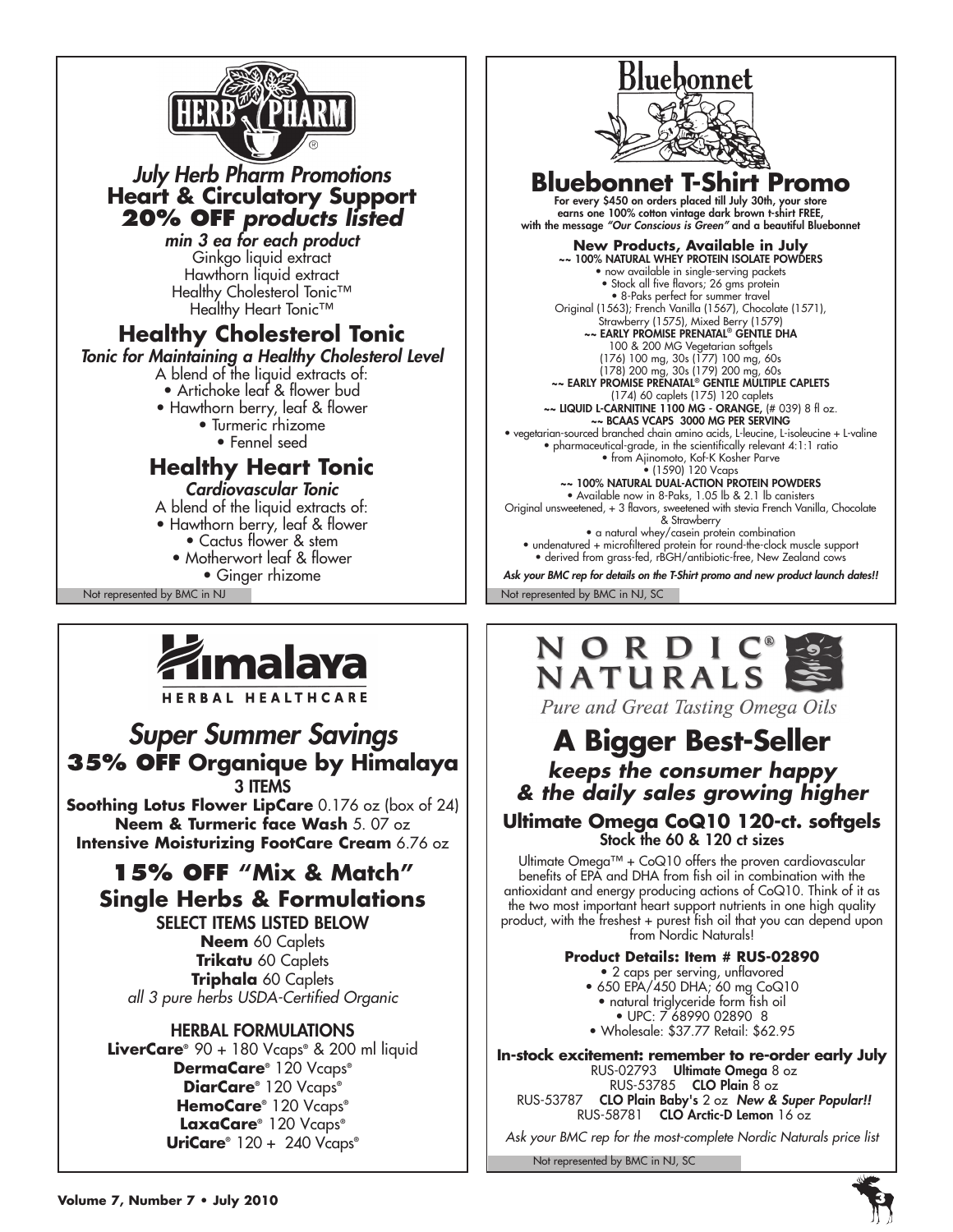

### *What are you waiting for?* **Raw Superfood Juvolution NOW**

Juvo offers raw food meal replacements: a core to all health protocols Juvo offers USDA-Certified Organic ingredients: Kosher too! Juvo has discontinued their online store to direct buyers to your store Juvo has instituted a MAP policy to keep pricing fair and even. *Juvo is doing everything to bring the business to YOU.*

Now, what are you waiting for?

- **Juvo** USDA-Certified Organic Raw Meal Whole Food
- **Juvo Slim** Natural Raw Meal Whole Food
- Juvo USDA-Certified Organic **Raw Superfood** • Juvo USDA-Certified Organic
- **Raw YogaFood** Meal

*Ask your BMC rep about the amazing SUMMER Juvo BOX sale….*

Not represented by BMC in Eastern PA, NJ





### **July Sales Promotion** *Summer Can Bring Healthier Legs!!* **15% off Leg Gel**

12 roll-ons minimum Aloe Life™ Leg Gel Roll-on Vein Support Formula is for all ages and skin types. Used to diminish the appearance of unsightly varicose veins, red spider veins, + capillary breaks. The refreshing aloe-based formula includes the herbs Horse Chestnut, Arnica, & Gotu Kola; and Vitamins C, E, & K.

Leg Gel can be used on the entire body from headto-toe to improve skin texture; revitalize the legs, face, + feet; and to sooth itching, swelling, + discomfort. Leaves tired legs feeling toned, smooth, and relaxed. *60 days to more beautiful legs!*

#### *Are you educating your community to the absorption benefits resulting fromm taking aloe vera internally?*  Aloe vera aids the bioavailability of water & fat soluble

Vitamins C + E in published studies. "Effect of Aloe vera preparations on the human bioavailability of vitamins C and E". by Vinson JA, Al Kharrat H, Andreoli L. Dept. of Chemistry, Univ. of Scranton , (Scranton, PA ), Phytomedicine. 2005 Nov;12 (10):760-5.

*Aloe vera was the #1 best-selling Supplement in the Health Channel of Retail Sales in 2009* 

[see: http://cms.herbalgram.org/herbalgram/issue86/ article3530.html?Issue=86.]

*Talk with your BMC REP about how to increase Aloe sales in your store*

#### wellinhand **ACTION REMEDIES Topically Applied Herbal Answers** *July Direct Sales* **15% OFF Direct Sales only Yeast Rescue Soap** Economy Size 16 fl. oz **Herpa Rescue Soap** 6 fl oz **Body Wash Foamer: Minty Mischief** 8.45 fl oz *Well in Hand has a new product.* **Bug-A-BOO!™** Bug-A-BOO!™ scares bugs away naturally. Tested in Tanzania . • 2 sizes and 2 wonderful scents • For External Use only. Gluten free. • Highly Concentrated. Certified Vegan • All natural ingredients that you will love and bugs will hate! 2 fl. oz. travel size and 6 fl. oz "for the entire baseball team" 4 SKUs: Eucalyptus Thyme or Vanilla Rosemary 2 oz. \$6.00/\$9.99 6 oz. \$9.00/\$14.99 Available direct @ **10% OFF** Introductory Pricing in July, and also available through Lotus Light Distributors (not on sale) *Well in Hand Action Remedies: Topically Applied Herbal Answers since 1994*



## *Looking for a Whole Food that does it all??*

# **Dr. Ohirra's Propolis PLUS**

*A perfect combination of* 

**• Brazilian Green Propolis**

**• Probiotic Extract**

**• Astaxanthin**

*Whole health Synergy multiple supports for every body system, naturally*

Brushes

*Finest Quality Hair, Body and Skincare Accessories*

### **A New Market Every Summer**

How many of your customers are carrying combs this summer? How many of them are buying combs

in your store?

Hair Doc offers a wide selection of Natural Wood and Acrylic Tortoise-Shell Combs

http://www.thehairdoccompany. com/products/naturalWoodAcrylic/

Wood combs come in Maple Wood, Oak Wood and are hand-finished. Average wholesale price: \$2.50

*What are you waiting for?*

Add an attractive comb and brush set to your store, and increase NET sales

Not represented by BMC in NC, NJ, PA *Quality Combs & Brushes, with no expiration dates….. Ask your BMC rep for details today*

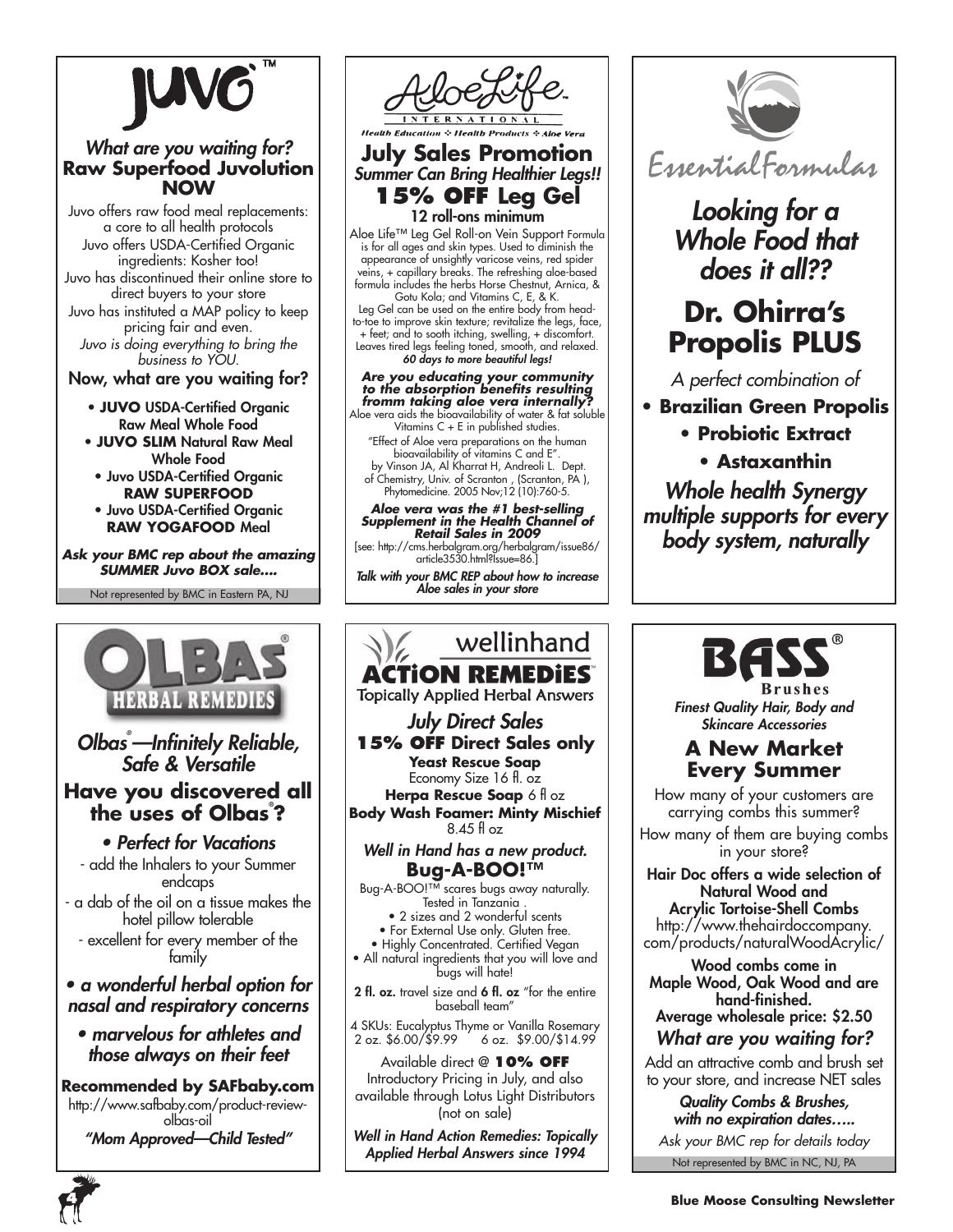

#### **Treat Your Hair Nice This Summer** Surya Brasil Henna Cream Hair Coloring

& Hair Treatment Creams *Safe and Effective for Natural Beauty*

Surya Henna Cream colors while revitalizing, moisturizing & conditioning hair. Enriched with natural extracts, this semi-permanent hair coloring nourishes and increases luster, softness and elasticity while coloring—without severing the original structure of capillary keratin. Surya henna cream forms a protective film around each thread,

protecting hair health. Using fruits and herbs from India & Brazil, this color treatment doesn't harm hair or health. Guaranteed free of peroxide, ammonia, heavy metals, parabens,

PPD, resorcinol or other ingredients which may cause harm to health or the environment. No animal testing; a vegetarian product. Raw materials are extracted with environmental responsibility & sustainability May be used safely after hair has been treated chemically.

**Semi-Permanent Color** (or temporary hair color will last between 8 and 12 showers. With semi-permanent coloring, the cuticle is only

opened-up slightly, so the color is not permanent. **15 color choices**

Each Kit contains: 1 bottle of cream (2.31 fl. oz.), one pair of plastic gloves, one plastic cap, and instructions.

## *Immune* **HEALTH BASICS**

CLINICALLY PROVEN IMMUNE SUPPORT

## **When High Potency is Required**

Immune Health Basics is the best natural product to support your immune system. It contains Wellmune WGP®, a patented ingredient derived from the cell wall of a proprietary strain of yeast. Backed by numerous independent studies at

leading universities and medical centers, Immune Health Basics activates key immune cells to more quickly identify and fight foreign challenges. And it is safe to take every day.

With a dosage range of 75, 125, 250 + 500 mg, this Wellmune WGP® raw material is a resource every store should have available for the smart + discerning consumer. 500 mg is the highest potency available

The recommended daily dosage of Immune Health Basics is 1 milligram per pound of body weight. This dosage is based on the results of dozens of human clinical and preclinical studies. A person living under stressful conditions may want to consider double or triple the standard dose.

### **July Special 15% OFF** 500mg/60 ct. Minimum purchase 8 bottles this SKU



*Support Your Local Manufacturer* **Perfect Organics**

### *Shea Butter Hydrates the Skin all Summer long.*

For a shea butter that retains all its medicinal value, choose a shea butter that in unrefined.

Shea Butter is one of the most healing, nourishing and protective emollients available, if extracted and clarified naturally, without hexane, solvents or chemicals.

*~~~~~~~~~~~~~~~~~~~~~~*

*July Skin Care Promotion* **100% Pure Shea Butter – Original 10% OFF in 6 eaches**VEGAN

# **MushroomScience®**

## *Offer the Best Medicinal Mushrooms* **Mushroom Science**

- New Labels are shipping now
	- Great New Look !!
- More label-content to educate the consumer
- Guaranteed Potencies are what people want!
- Grown on Wood, all natural

• Lists polysaccharide and beta glucan dosages to correspond with scientific research

If you want the results that correspond with the science + TCM, then use the best mushroom products on the market!



*July Sales Promotions*

## **20% discount on liquid or pellet complexes**

(Qty 6+ per SKU)\*

**Bladder~Kidney, Pets (P010)**

**Bowel~Digestive Care, Pets (P014)**

**Energy~Immune Assist, Pets (P024)**

**Rheumatic~Joint Care, Pets (P018)**

> **Skin Care, Pets (P015)**

*\*cannot be combined with other discounts*

Not represented by BMC in NC, SC



## **Sovereign Silver™ should be a daily supplement**

### Company Mission Statement

Natural-Immunogenics has a special responsibility...to bring its new generation of colloids [appropriately called "hydrosols"] to those who need it for their own health, as well as to those who attend upon the health of others.

Sovereign Silver® represents the most significant breakthrough in colloidal technology in the last 90 years. It is an omnipotent resource in the defense of health, one with which to confront the ever increasing immune challenges threatening man, even the whole of mankind.



Not represented by BMC in NC, SC, NJ, eastern PA

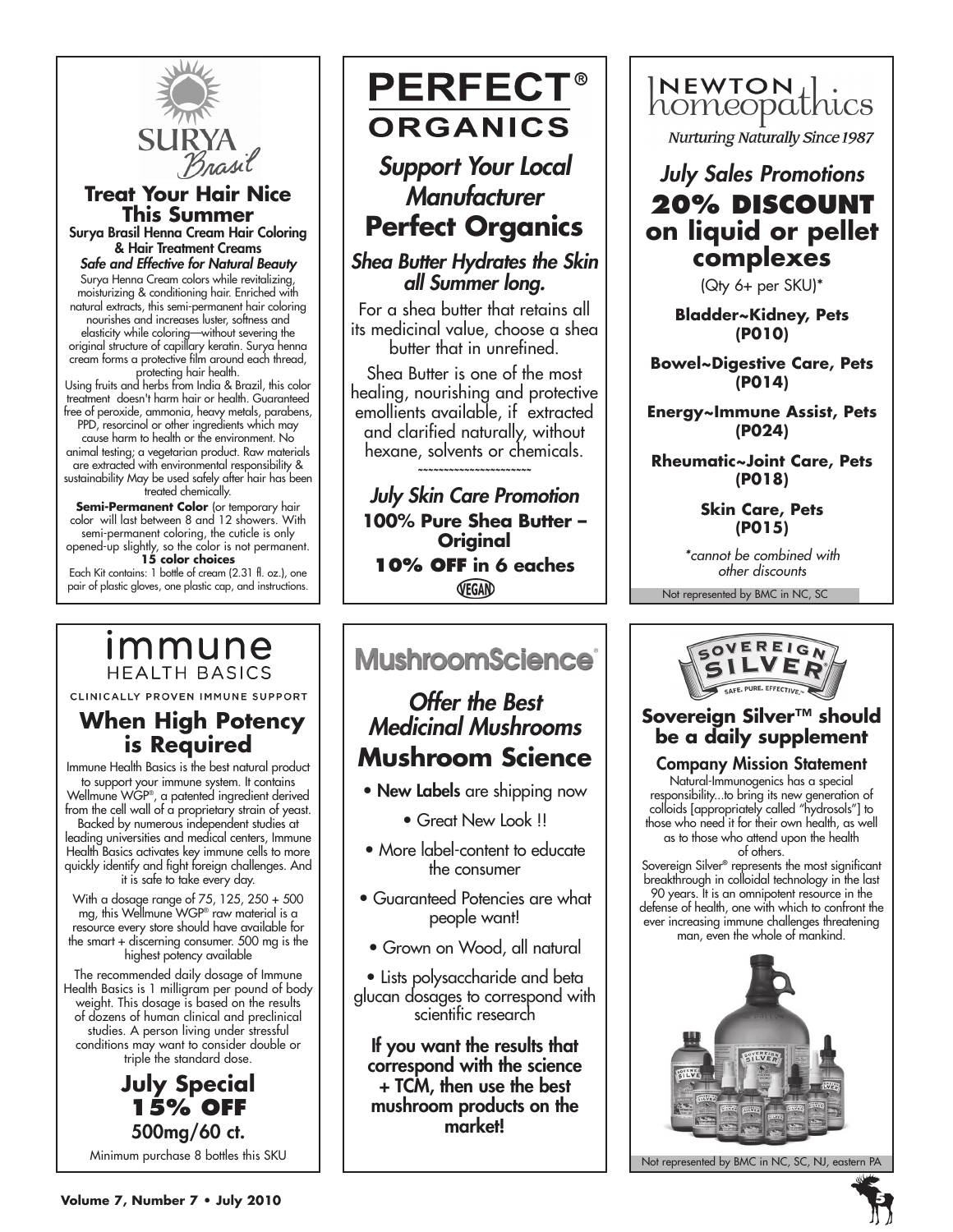### **The Best Have Gotten Better**

*continued from page 2*

Operating Procedures (SOPs), and meeting the stringent and superior standards admirably put into place by the notorious-perfectionist Ed Smith, this facility is immaculate, precise and professional. The excellence maintained by every aspect of the facility, from the Botanical Science and Analytical Laboratory to the Microbiology Laboratory, to the Quality Assurance and Sanitation Departments, Herb Pharm is the model manufacturing citizen. The sparkling floors impress as much as the standards of herb identification verification, raw materials inspection, inventory control, equipment maintenance, multiple microbial/ allergen/chemical testing, strict sanitation controls, storage/inventory/and accounting documentation that surpass anything else found in the market.

All this involves hard work, and to Herb Pharm's credit, they have maintained "seed to shelf" perfection without any noticeable outta stocks over the several years it has taken to bring these standards to the new levels mandated by the new government regulations. Herb Pharm's manufacturing facilities are now more in line with the major pharmaceutical companies than with the best facilities of the last decade.

**Newton Homeopathics** has also been in the constant motion of change lately. Since homeopathic medicines are actually OTC drugs, Newton Labs have always had to meet a very strict standard. But the new laws have made their level of paperwork and source documentation even more detailed. They are in a constant motion of change making slight modifications that will leave them twosteps ahead of the basics in every level of manufacture. To abide by the philosophy ascribed by Dr. Luc in his lifetime, Newton provides products made from organic and/or wildcrafted material wherever possible. They use well-water for the aliveness that this ingredient provides, and organic alcohol, and they take sincere care to make sure the handsuccussed materials are materialized with the positive energies brought to task by the human spirit involved. All of this outshines the competition, but Newton's products also fit securely under the legal umbrella of Homeopathic manufacture in the USA. Recently, they have chosen to discontinue the homeopathic ointments temporarily so that their product can remain an active therapeutic while complying with new labeling

requirements, but—other than that— Newton remains a model citizen of compliance in the new world of stricter governmental oversight!

**Aloe Life**, likewise, had to change their labels to meet government stricture. In this case, the sad news is that Aloe Life actually had to make their label less full-disclosure to meet the established industry norm. Aloe Life is still providing the best, therapeutic-quality Organic whole leaf aloes on the market as they always have, but the labels all had to change to take the facts and move them off the front and to the back panel of the label. This means that it becomes more incumbent upon store personnel to point out the distinctions of an Aloe Life product compared to other aloes. The old labels said so much, and the new government compliant labels do not explain clearly to the consumer all the distinctions that make Aloe Life one-of-a-kind.

As these changes have been implemented, I once again felt that deep level of respect for the dedication and love that Karen and her family and small incredibly conscientious staff put into their mission of promoting the amazing health benefits of aloe. The new labels do pop off the shelves with color and I am certain that with a little refresher



Not represented by BMC in NC

course from our BMC team aloe sales will continue to out-trend industry sales of herb products. Aloe Life's Organic Whole Leaf Aloe Vera is a foundational health product that is invaluable for the success of nearly every healing protocol: and the labels are now standardized to governmental requirements.

It is worth noting that no label changes were needed for either **Essential Formulas** (Dr. Ohhira's Probiotics 12 PLUS) or **Sovereign Silver's** basic and multifunctional silver hydrosols. As some companies make outrageous claims on their products with these two very necessary nutrients—and this probiotic and this silver are unlike any others on the market—you can feel greater confidence that these two best-selling products will never draw attention to themselves with bad press due to lack of due diligence.

Likewise, **Nordic Naturals** had neither problems with label change nor with the recent failings of some fish oil sellers concerning Prop 65 and environmental contaminants. Since Nordic manufactures and does so much internal and 3rd-Party testing of their products, they easily weathered all the latest hullabaloo about pure fish oils—an issue which is genuinely critical and one which Nordic Naturals had led on over



*Personal Defense*

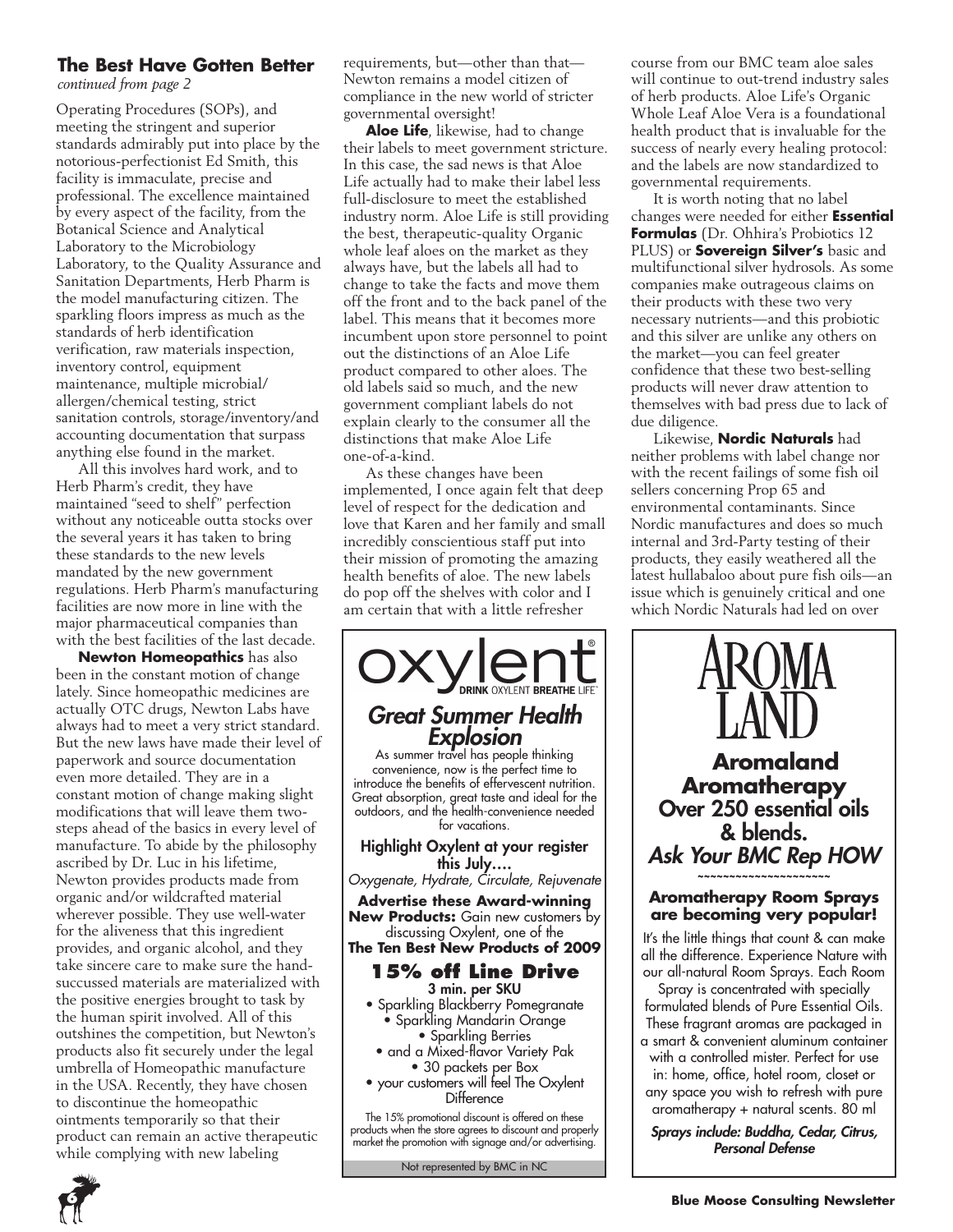the past decade. It is also with admiration that I note that Nordic Naturals has the most scientifically accurate labels for fish oil on the market, and their truth in label product claims has never changed even as the market's most belligerent spinsters curve new tales of phantasmagorica, misinformation and fantasy. Even in a more controlled marketplace, some companies proliferate confusion deliberately to sell their wares. As a leader and the ocean product authority during this entire wild and successful ride of omega-3 awareness, Nordic Naturals has always been the world's industry leader and educator, by clear example.

The biggest label changes that have occurred with any product that BMC sells have occurred with **Mushroom Science**, and these changes were in process at the time that the legal concerns started to transition. Good news for them, as they accomplished two things at once. Again, for a small privately-held company that dedicates the most diligence to precise production, these prescribed technicalities have been overwhelming—but the end result will prove worthwhile.

Mushroom Science's products have not changed and are the same consistent highquality, though the fill-agent is new and the encapsulating facilities have changed to allow for the label claim of being organically manufactured. Mushroom Science had already gone through the process of organically certifying the wood

for most of their hot water-extracted products and that process seemed easy compared to the label requirements for these medicinal-quality mushrooms. But the new products are shipping in clean and pretty new labels and sales of the best mushrooms in America will continue to rise with stores who understand the value of these foods for optimal overall health and immune support.

Finally, **Juvo** has added to their labels in these changing times by continuing to provide USDA-Certified Organic raw materials for their whole food meals. As claims become more precise and verifiable, Juvo will continue to prove itself as the best and most complete superfoods powder on the market. Like quality products rising to the top, Juvo sales continue to rise, especially as more people travel over the summer and more stores recommend these enzyme-rich foods for weight maintenance, daily detoxification, and real & natural energy.

Labels matter with bodycare products as well. We will actually be seeing more label changes in the personal care aisles in the years to come. **Perfect Organics** is nicely positioned, as many companies are going to have to tread lightly about using the word "organic" so loosely in bodycare. Since they are so clean and their raw material trail so defined, they will emerge at the end of the day as one of the cleanest products—for the smartest buyers and customers who know the value of Organic Quality.

### **"We Are health food people" Theresa Welling – Graphic Designer – Blue Moose Consulting**



My introduction to natural products came about in the 1990s. I had heard that many mass-produced skin creams were made with mineral oils, meant not to moisturize, but to sit on the surface of the skin and that some products, like the miraculous "overnight renewal" creams, hid wrinkles by puffing the skin up with irritants. This led me on a search for products that were good for my skin and hair, that would nourish, rather than masking problems.

I found answers at my local health food store, which at the time was Cash Grocer in Alexandria, Virginia. The store had an eclectic array of products and a wonderfully helpful and informed staff, among whom was Michael Hennessey, then working as manager

and chief buyer for the store. Michael and I became friends and he was my guide as I continued to discover the benefits of natural products for overall health. I enrolled in herb classes, learning to make extracts, salves, and poultices from local medicinal plants; I read about the importance of clean water and naturally-fertile soil in the production of our food; and the benefits of strengthening the immune system rather than temporarily alleviating the symptoms of illness with pharmaceuticals.

I have been fortunate in having a good friend in Michael, who continues to teach and inspire me. I have worked with him for almost 2 decades now on graphics for the stores he has managed, and for the last several years for Blue Moose Consulting on this newsletter. I continue to learn new things in every issue of the newsletter, and pursue information from other sources as well. Everything from ground-water pollution to the political pull of the pharmaceutical lobbies govern our health and our access to information on the things that affect it. My interest in the natural foods industry has moved well beyond "skin deep".

**Mineral Fusion** has also been undergoing dramatic label changes, but that is more because they are upgrading their look to be fresh and exciting—and because they continue to make their cosmetics cleaner and cleaner, without sacrificing function. Our most fussy stores with ingredients all now agree that Mineral Fusion performs without sacrificing purity concerns. Sales continue to sky-rocket, and the limited edition Simply Sunkissed kit has become the rage of the summer for women seeking the cool look of beauty and sun-protection in the outdoor season of summer.

#### **We Are in a Better Place Now**

The laws have changed, or more accurately, become enforced. The industry has been asking for this for years, because compliance brings a form of economic protection. You can now say with precision when curmudgeons and mudslingers challenge that we are not consumer-protective that "The Natural Products Industry is Now the 4th Most Regulated Industry in the United States by the FDA", behind the pharmaceutical industry, the OTC drug industry and the Medical Device Industry. Our industry and the proactive nutraceuticals that we provide for general health & wellness are more regulated than the Dairy and the Meat Industry—and then the Tobacco Industry.

Bad actors will always emerge like pimples in a free-market, capitalist economy, and that is why we have the FDA and the FTC. Government oversight is necessary to protect citizenry, the young and old and all the pets from deleterious harm, due to negligence, deception and greed. The DSHEA laws of 1994 provided the means to create oversight. They need to remain in place and un-tampered with. The AER (Adverse Event Reporting) proves that what we sell does no harm and is safe. We need to press our local and national elected officials to solidify legal protection for our rights to heal our communities. Join the National Natural Products Association today, as they were instrumental in brokering these protections. Join your local chapter of the Natural Products Association as well, and help us to build a phone tree for Advocacy to stop and counter bad legislation before it gains momentum.

Learn about the manufacturers whom you do business with. You know you can trust Blue Moose Consulting to represent companies with the highest standards and *continued on page 8*